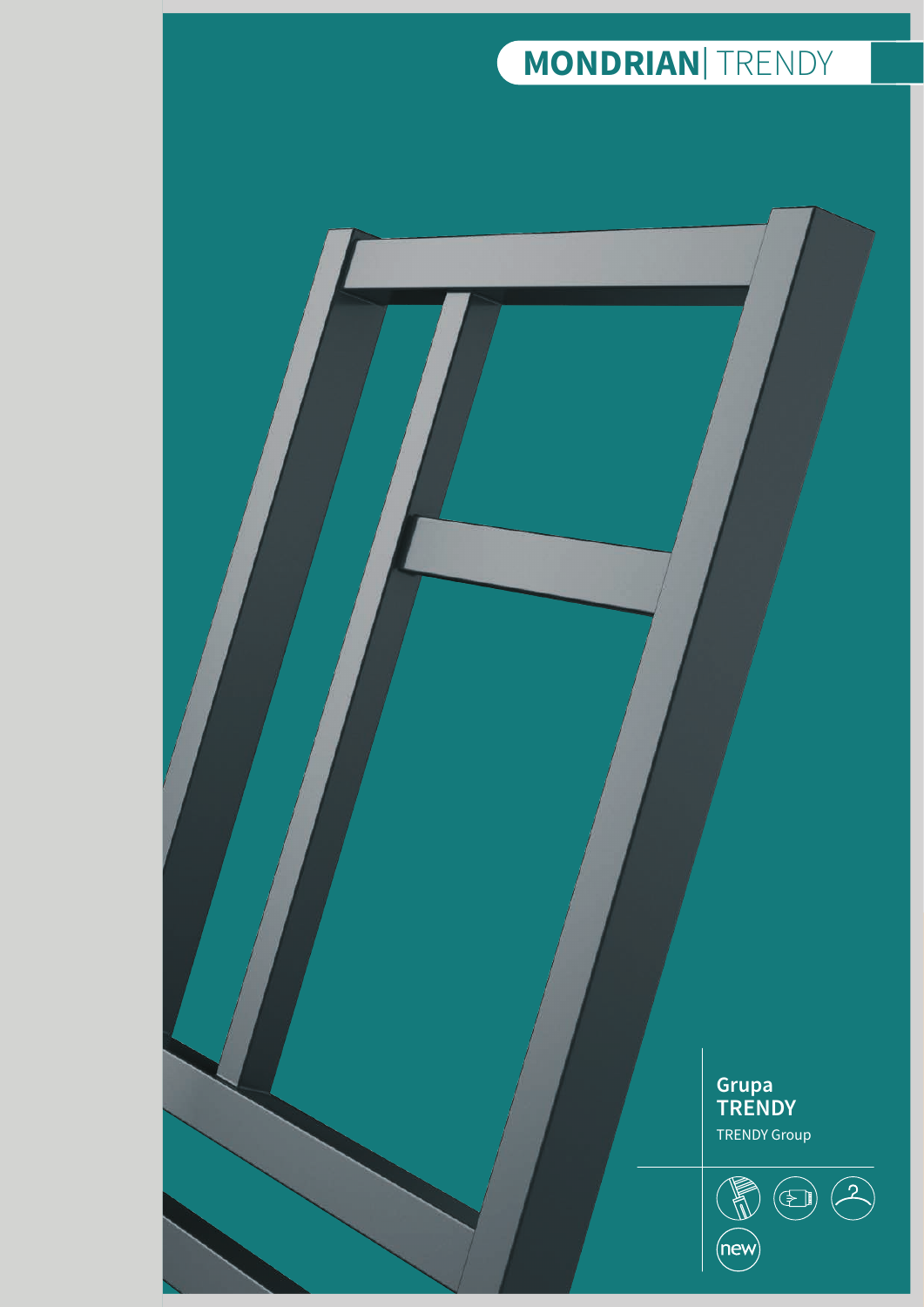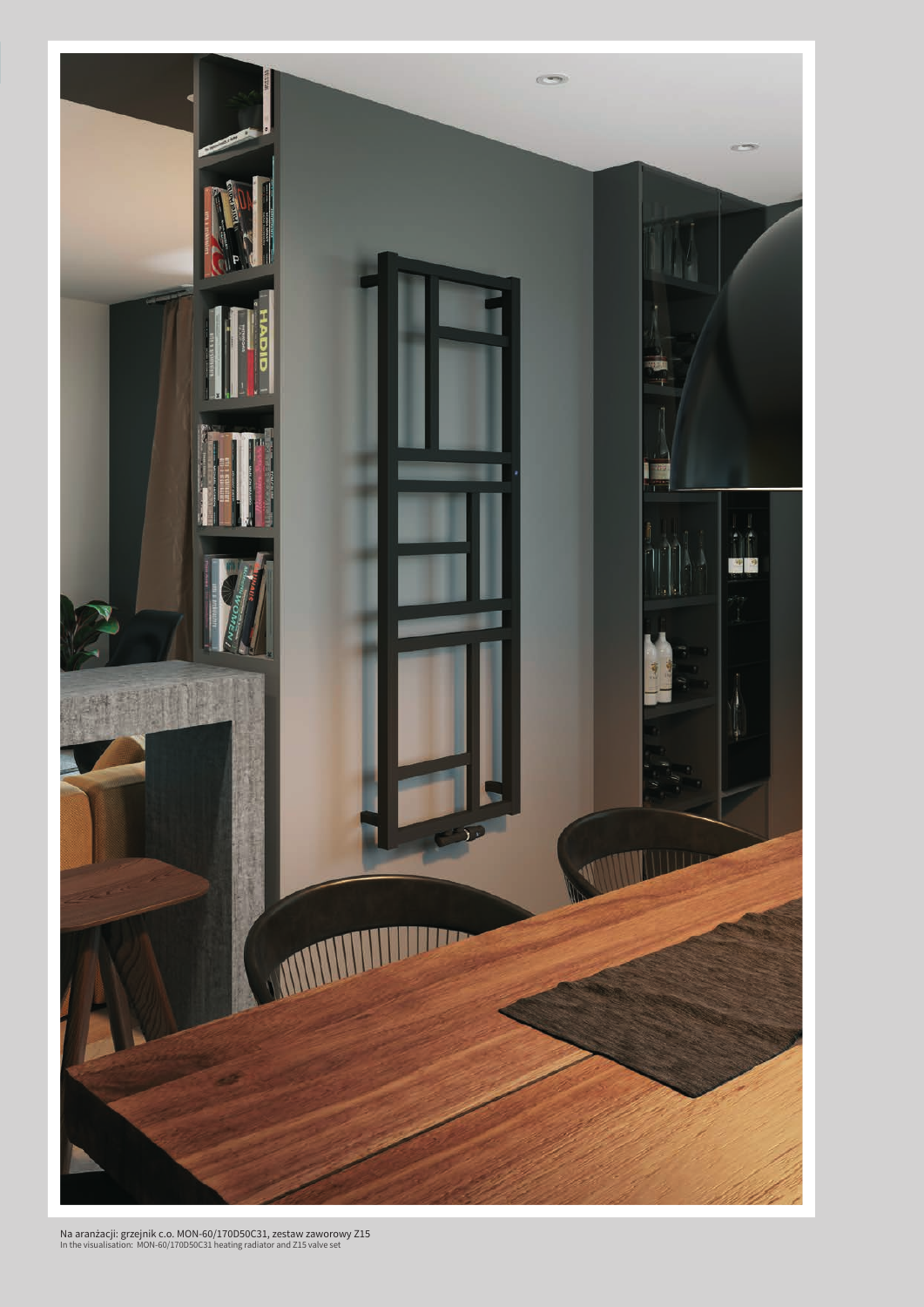## MONDRIAN [MON]

projektant / designer Marcin Jędrzak

### **PODŁĄCZENIE / CONNECTION**



**DOLNE TYPU "D50"/ BOTTOM "D50" TYPE** - 50 mm **PRZYŁĄCZA / CONNECTOR** - G 1/2 "

#### **BUDOWA / BUILD**

**KSZTAŁTOWNIK / PROFILE**  $\Box$  30 x 30 mm,  $\Box$  30 x 20 mm,  $\Box$  30 x 10 mm **KOLEKTOR / MANIFOLD**  35 x 35 mm **MATERIAŁ / MATERIAL** wyselekcjonowana stal precyzyjna select precision steel **POWIERZCHNIA / SURFACE** powłoka lakiernicza lacquer-painted

#### **PARAMETRY PRACY / WORKING PARAMETERS**

**MAX CIŚNIENIE PRACY / MAX. WORKING PRESSURE**  0,7 MPa **MAX TEMP. PRACY / MAX. WORKING TEMPERATURE** 95 °C

#### **INNE / OTHERS**

**STANDARD / STANDARD** grzejnik w kolorze WHITE SILK C35 o podłączeniu dolnym D50 o rozstawie 50mm bottom D50 connection, radiator in WHITE SILK C35 colour

#### **KOMPLET / SET**

grzejnik, zestaw montażowy, odpowietrznik, instrukcja, karta gwarancyjna, opakowanie radiator, mounting kit, air vent, manual, guarantee card, packaging



**112**